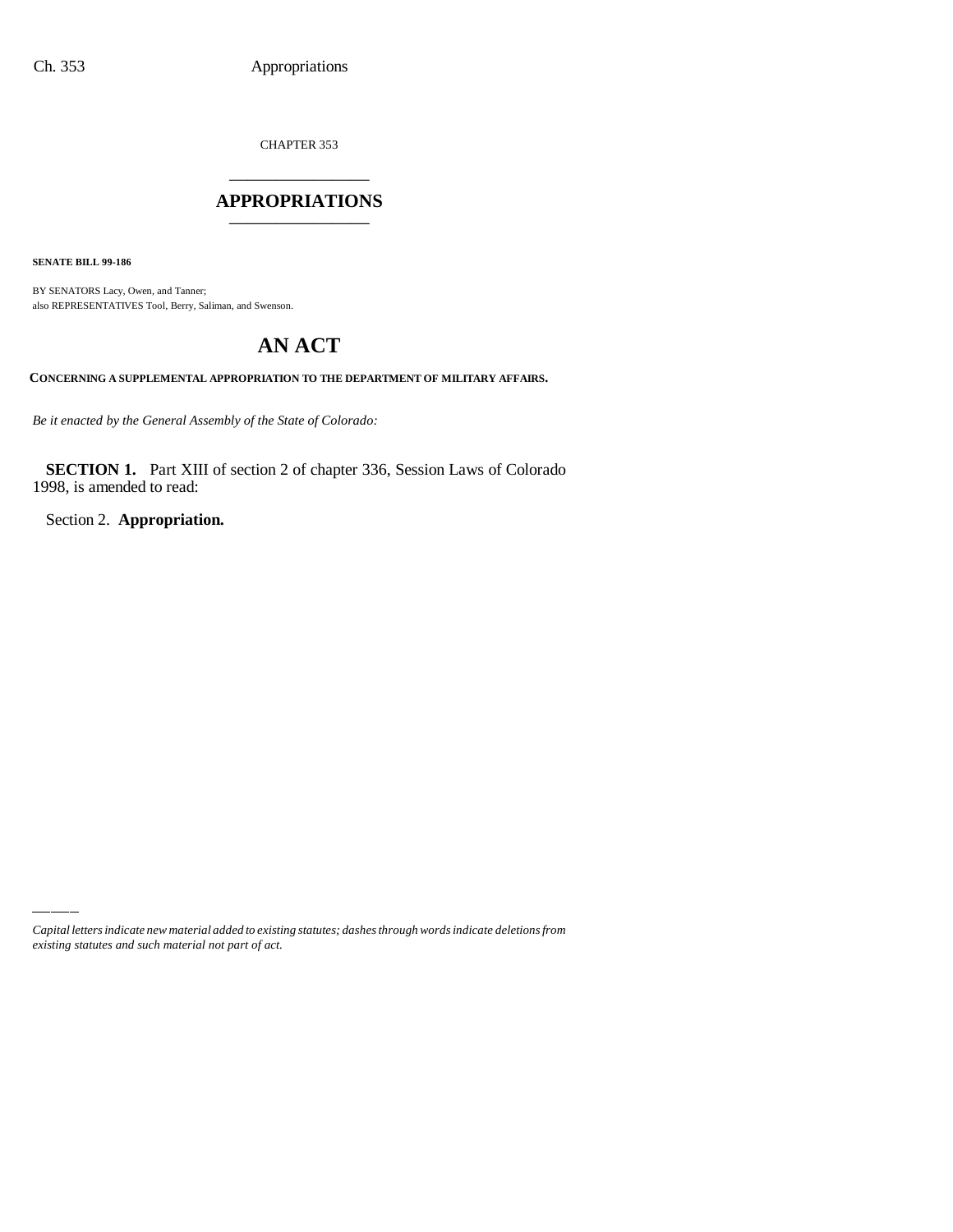# Ch. 353 Appropriations

|                 |              |             | <b>APPROPRIATION FROM</b> |              |               |                |  |  |  |  |
|-----------------|--------------|-------------|---------------------------|--------------|---------------|----------------|--|--|--|--|
|                 |              |             | <b>GENERAL</b>            |              | CASH          |                |  |  |  |  |
| ITEM &          |              | GENERAL     | <b>FUND</b>               | CASH         | <b>FUNDS</b>  | <b>FEDERAL</b> |  |  |  |  |
| <b>SUBTOTAL</b> | <b>TOTAL</b> | <b>FUND</b> | <b>EXEMPT</b>             | <b>FUNDS</b> | <b>EXEMPT</b> | <b>FUNDS</b>   |  |  |  |  |
|                 |              |             |                           |              |               |                |  |  |  |  |

#### **PART XIII DEPARTMENT OF MILITARY AFFAIRS**

## **(1) EXECUTIVE DIRECTOR AND ARMY NATIONAL GUARD**

| <b>Personal Services</b>  | 1,299,102 | 1,230,022    | $3,298^{\circ}$ | 65,782         |
|---------------------------|-----------|--------------|-----------------|----------------|
|                           |           | $(27.6$ FTE) | $(0.1$ FTE $)$  | $(1.5$ FTE $)$ |
|                           |           | $(27.4$ FTE) |                 |                |
| Health, Life, and Dental  | 177,285   | 58,001       |                 | 119,284        |
| Short-term Disability     | 8,909     | 3,311        |                 | 5,598          |
| Salary Survey and         |           |              |                 |                |
| Anniversary Increases     | 233,736   | 92,424       |                 | 141,312        |
| Workers' Compensation     | 83,700    | 66,956       |                 | 16,744         |
|                           |           | 36,149       |                 | 47,551         |
| <b>Operating Expenses</b> | 854,803   | 515,129      | $6,580^{\rm a}$ | 333,094        |
| Legal Services for 110    |           |              |                 |                |
| hours                     | 5,402     | 5,402        |                 |                |
| Purchase of Services from |           |              |                 |                |
| <b>Computer Center</b>    | 1,304     | 1,304        |                 |                |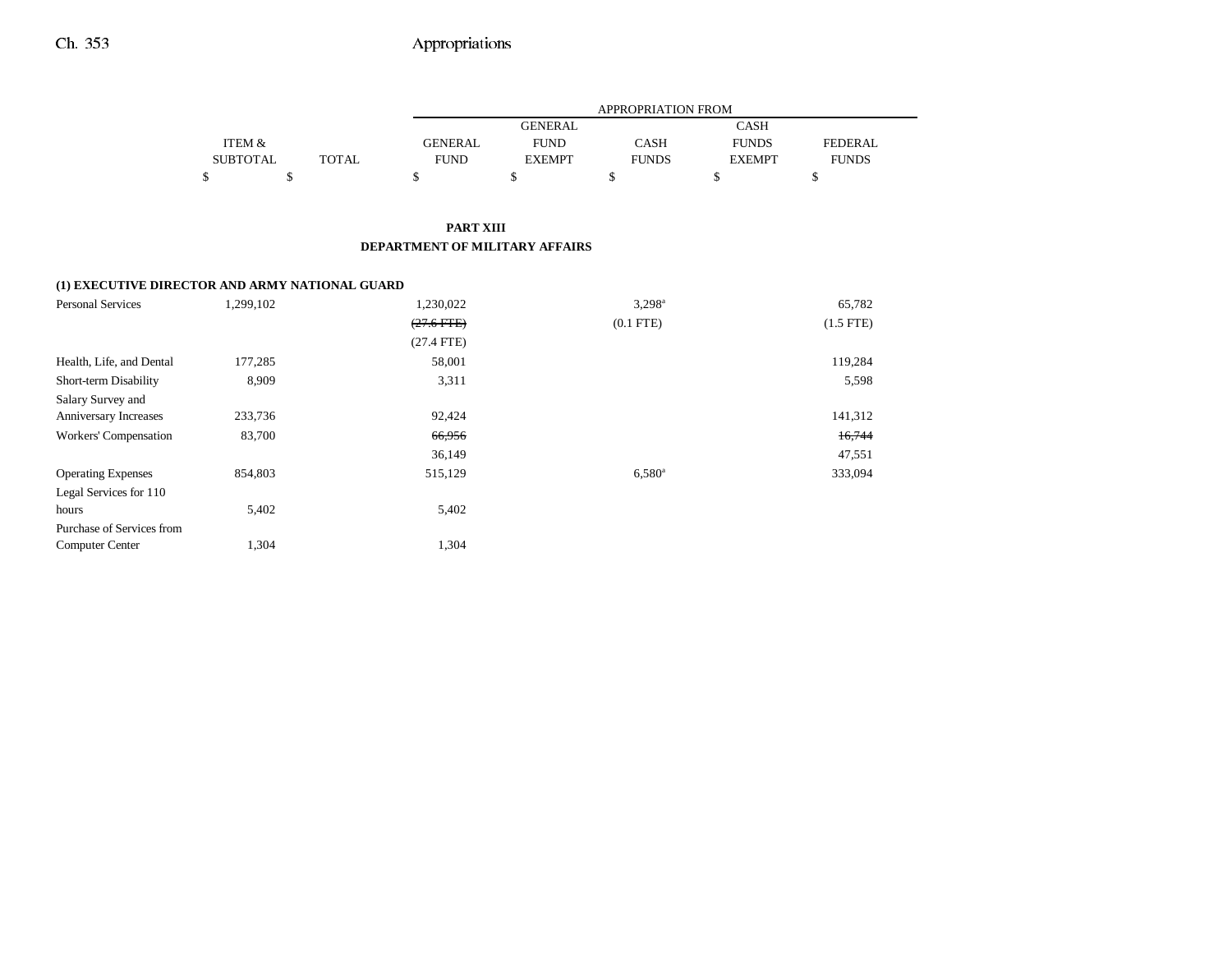| Payment to Risk                               |           |           |         |                       |                |                |
|-----------------------------------------------|-----------|-----------|---------|-----------------------|----------------|----------------|
| Management and Property                       |           |           |         |                       |                |                |
| Funds                                         | 206,200   |           | 206,200 |                       |                |                |
|                                               | 188,600   |           | 188,600 |                       |                |                |
| Vehicle Lease Payments                        | 52,596    |           | 52,596  |                       |                |                |
| <b>Leased Space</b>                           | 31,314    |           | 31,314  |                       |                |                |
| Lease Purchase of Energy                      |           |           |         |                       |                |                |
| <b>Conservation Equipment</b>                 | 158,309   |           | 158,309 |                       |                |                |
|                                               | 160,224   |           | 160,224 |                       |                |                |
| Utilities                                     | 803,386   |           | 657,901 |                       | $6,235(T)^{b}$ | 139,250        |
| Purchase of Inmate Labor<br>Services from the |           |           |         |                       |                |                |
| Department of Corrections                     | 5,237     |           | 5,237   |                       |                |                |
| Local Armory Incentive                        |           |           |         |                       |                |                |
| Plan                                          | 23,527    |           |         | $23,527$ <sup>a</sup> |                |                |
| Colorado National Guard                       |           |           |         |                       |                |                |
| <b>Tuition Fund</b>                           | 406,753   |           | 406,753 |                       |                |                |
| NATIONAL GUARD YOUTH                          |           |           |         |                       |                |                |
| PROGRAMS                                      | 2,802,000 |           |         | 2,000                 | $700,000(T)^c$ | 2,100,000      |
|                                               |           |           |         |                       | $(0.2$ FTE $)$ | $(0.5$ FTE $)$ |
| Army National Guard                           |           |           |         |                       |                |                |
| Cooperative Agreement                         | 1,137,149 |           |         |                       |                | 1,137,149      |
|                                               |           |           |         |                       |                | $(8.0$ FTE $)$ |
|                                               |           |           |         |                       |                | $(7.8$ FTE $)$ |
|                                               |           | 5,488,712 |         |                       |                |                |

8,275,027

Ch. 353 Appropriations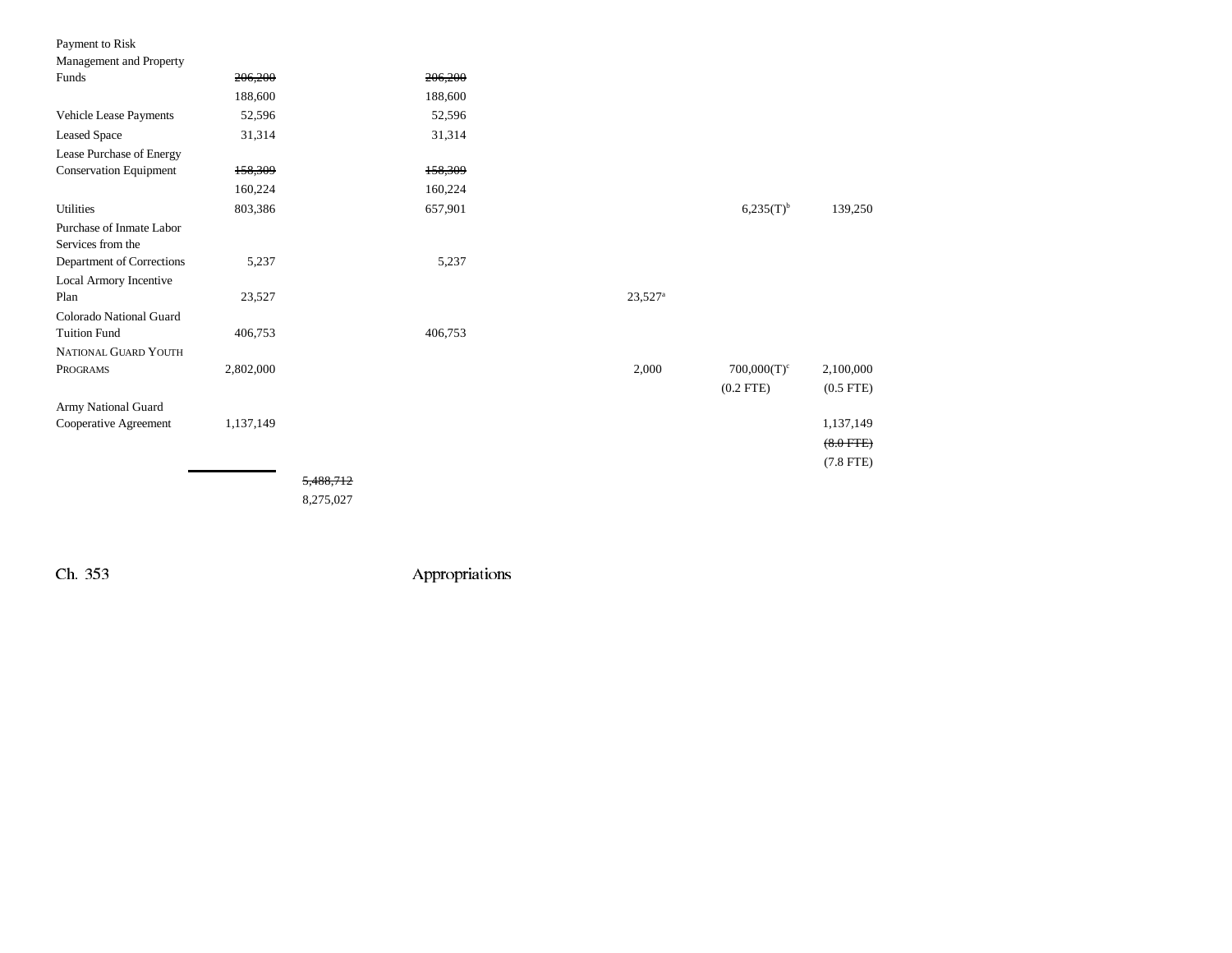# Ch. 353 Appropriations

|                 |              |                | APPROPRIATION FROM |              |               |                |  |  |  |
|-----------------|--------------|----------------|--------------------|--------------|---------------|----------------|--|--|--|
|                 |              |                | GENERAL            |              | <b>CASH</b>   |                |  |  |  |
| ITEM &          |              | <b>GENERAL</b> | <b>FUND</b>        | CASH         | <b>FUNDS</b>  | <b>FEDERAL</b> |  |  |  |
| <b>SUBTOTAL</b> | <b>TOTAL</b> | <b>FUND</b>    | <b>EXEMPT</b>      | <b>FUNDS</b> | <b>EXEMPT</b> | <b>FUNDS</b>   |  |  |  |
|                 |              |                |                    |              |               |                |  |  |  |
|                 |              |                |                    |              |               |                |  |  |  |

a These amounts shall be from fees, including armory rental fees.

b This amount shall be from federal funds appropriated in the Department of Local Affairs, Office of Emergency Management.

c THIS AMOUNT SHALL BE FROM THE DEPARTMENT OF EDUCATION OUT OF THE EXPELLED STUDENT SERVICES GRANT PROGRAM.

|  |  |  |  | (2) AIR NATIONAL GUARD |
|--|--|--|--|------------------------|
|--|--|--|--|------------------------|

| Operations and           |                 |           |            |           |
|--------------------------|-----------------|-----------|------------|-----------|
| Maintenance Agreement    |                 |           |            |           |
| for Buckley/Greeley      | 2,127,855       |           | 520,007(M) | 1,607,848 |
|                          | $(25.0$ FTE)    |           |            |           |
| <b>Buckley Tenant</b>    |                 |           |            |           |
| Reimbursed Employees     | 566,960         |           |            | 566,960   |
|                          | $(14.0$ FTE $)$ |           |            |           |
|                          | $(13.8$ FTE)    |           |            |           |
| Security for Buckley Air |                 |           |            |           |
| National Guard Base      | 748,893         |           |            | 748,893   |
|                          | $(27.0$ FTE $)$ |           |            |           |
|                          | $(26.9$ FTE)    |           |            |           |
|                          |                 | 3,443,708 |            |           |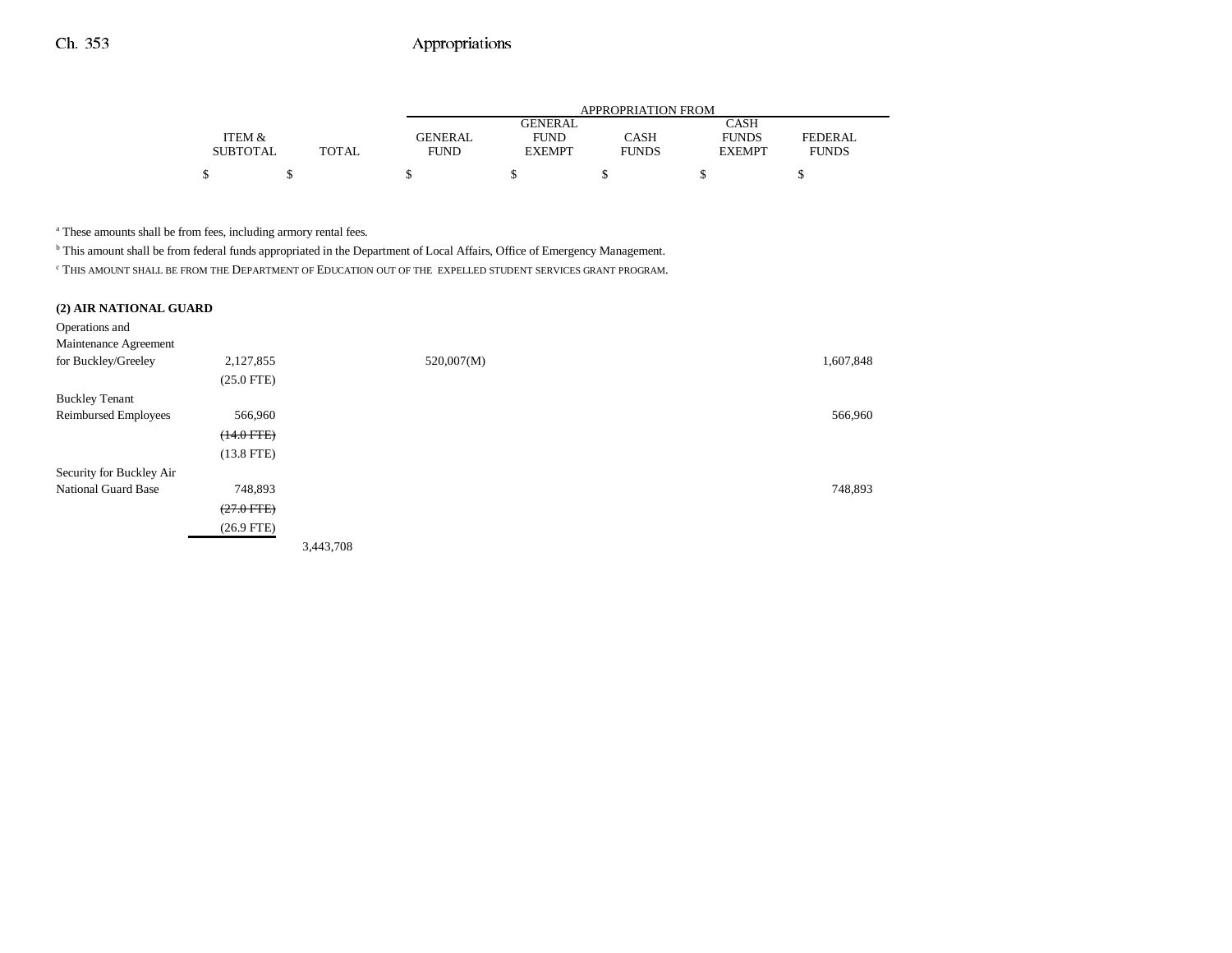| (3) FEDERAL FUNDED PROGRAMS <sup>138</sup> |                 |               |             |          |                         |               |
|--------------------------------------------|-----------------|---------------|-------------|----------|-------------------------|---------------|
| <b>Personal Services</b>                   | 85,225,275      |               |             |          |                         |               |
|                                            | $(1,198.0$ FTE) |               |             |          |                         |               |
| Operating and                              |                 |               |             |          |                         |               |
| Maintenance                                | 23,724,463      |               |             |          |                         |               |
| Construction                               | 6,655,000       |               |             |          |                         |               |
| <b>Special Programs</b>                    | 627,618         |               |             |          |                         |               |
|                                            |                 | 116,232,356   |             |          |                         | 116,232,356   |
|                                            |                 |               |             |          |                         |               |
| (4) CIVIL AIR                              |                 |               |             |          |                         |               |
| <b>PATROL</b>                              |                 |               |             |          |                         |               |
| <b>Personal Services</b>                   | 86,055          |               |             |          |                         |               |
|                                            | $(2.0$ FTE $)$  |               |             |          |                         |               |
| <b>Operating Expenses</b>                  | 23,813          |               |             |          |                         |               |
| Aircraft Maintenance                       | 35,400          |               |             |          |                         |               |
|                                            |                 | 145,268       | 145,268     |          |                         |               |
| <b>TOTALS PART XIII</b>                    |                 |               |             |          |                         |               |
|                                            |                 |               |             |          |                         |               |
| (MILITARY AFFAIRS) <sup>4,5</sup>          |                 | \$125,310,044 | \$4,156,134 | \$33,405 | $$6,235$ <sup>a</sup>   | \$121,114,270 |
|                                            |                 | \$128,096,359 | \$4,109,642 | \$35,405 | $$706,235$ <sup>a</sup> | \$123,245,077 |

<sup>a</sup> Of this amount,  $$6,235$  \$706,235 contains a (T) notation.

**FOOTNOTES** -- The following statements are referenced to the numbered footnotes throughout section 2.

4 (Governor lined through this provision. See L. 98, p. 2193.)

Ch. 353 Appropriations